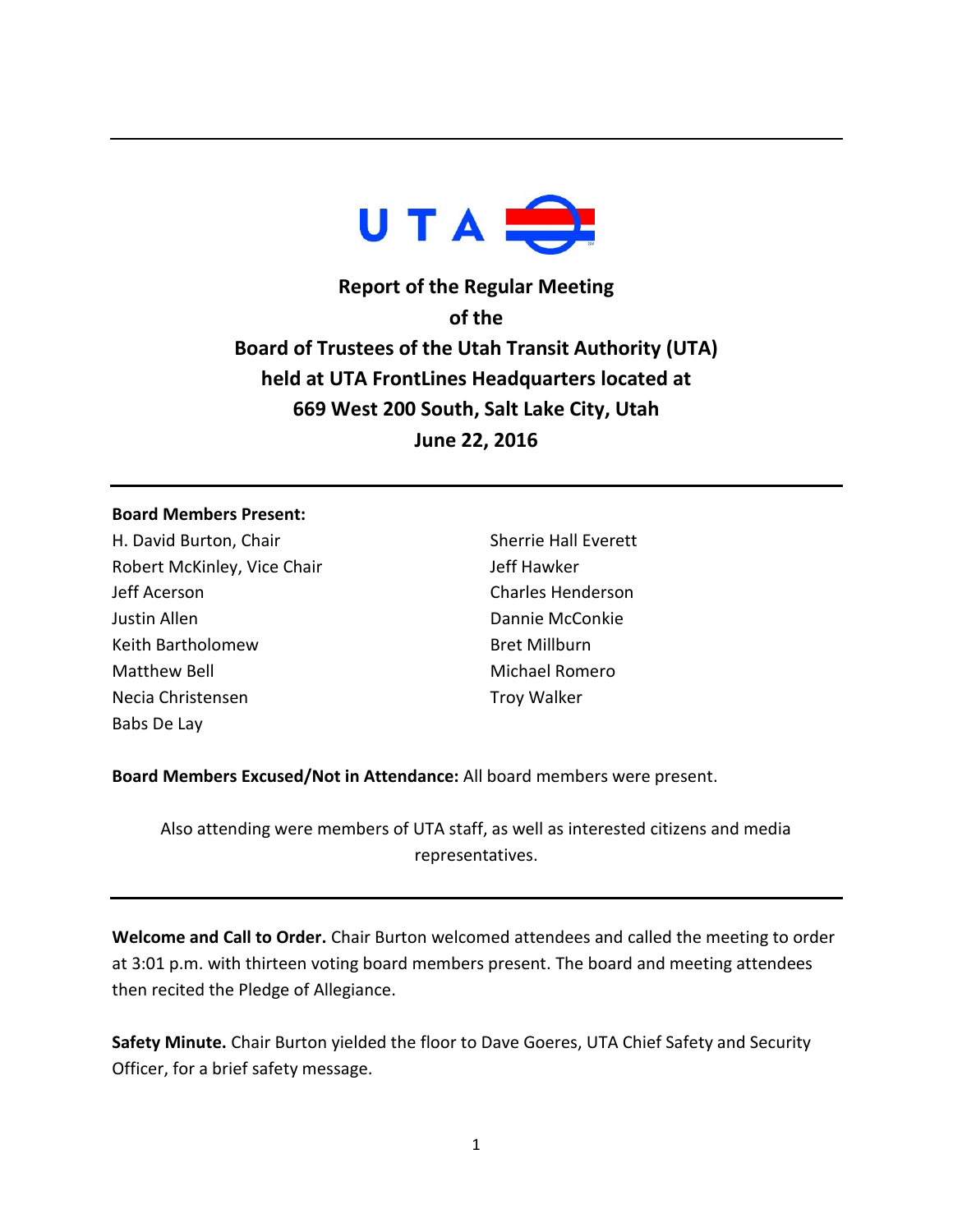Trustee Everett joined the meeting at 3:04 p.m.

**Swearing in of Newly Reappointed Board Members.** The oath of office was administered to Troy Walker and Charles Henderson by Rebecca Cruz, UTA Board of Trustees Support Manager.

**General Public Comment Period.** Public comment was given by George Chapman.

Trustee Millburn joined the meeting at 3:07 p.m.

**President/CEO Report.** Jerry Benson, UTA Interim President/CEO, delivered a report on topics including:

- The 36<sup>th</sup> National Veterans Administration Wheelchair Games
- A UTA police rescue of an autistic boy
- The receipt of the American Public Transportation (APTA) Certificate of Merit for Light Rail Safety for TRAX light rail pedestrian treatments and enhancements

**Resolution 2016-06-01: Proposed 2016 Budget Amendment.** Trustee Henderson summarized the resolution. He then yielded the floor to Robert Biles, UTA Vice President of Finance, who delivered a presentation outlining the budget amendment.

**Board Discussion.** Trustee Bell stated that Weber County is not comfortable with the allocation of some of the Proposition One funding. He then read a letter from Ogden Mayor Michael Caldwell regarding Proposition One and suggested the Proposition One funding be separated from the budget amendment for voting purposes. Trustee Millburn stated that leaders in Davis County are generally supportive of the Proposition One funding allocation for 2016 and expressed a desire to keep the Proposition One portion of the budget intact as part of the resolution. Mr. Benson explained that most of the 2016 Proposition One funding is being applied to increased service and the enhancement of amenities. He then spoke about the commitment the board made in 2015 to use funding from Proposition One primarily for service improvements. Further discussion ensued. Chair Burton reminded trustees that the vote on the resolution applies to the budget for 2016 only.

**Comments by Salt Lake City Mayor Jackie Biskupski and Salt Lake Chamber President and Chief Executive Officer Lane Beattie.** Salt Lake City Mayor Jackie Biskupski and Salt Lake Chamber President and Chief Executive Officer Lane Beattie addressed the board regarding opportunities at the Salt Lake City International Airport.

**Public Comment.** Public comment was given by George Chapman.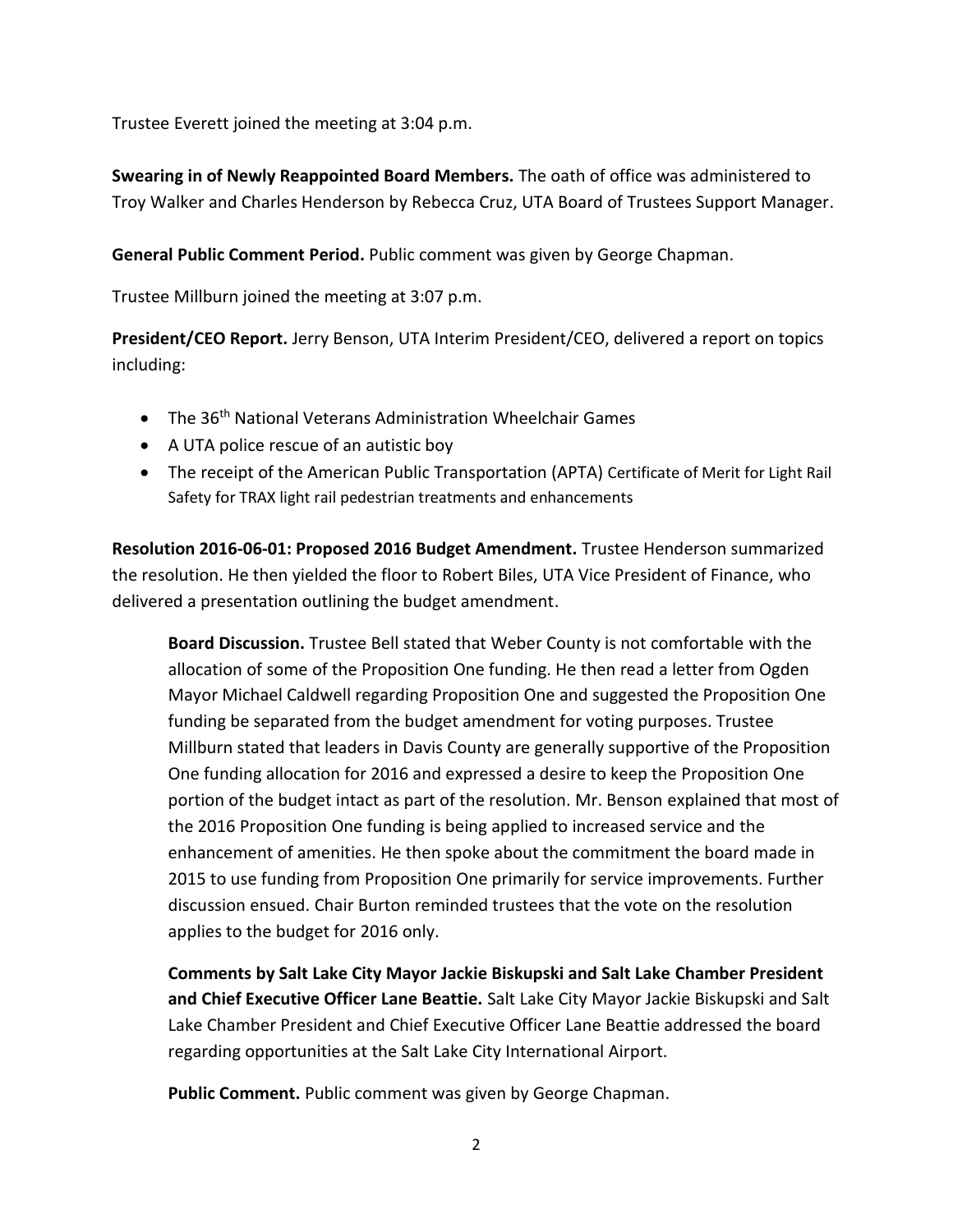**Board Discussion and Decision/Action.** Following the public comment segment, additional discussion ensued. Chair Burton requested that Mayor Biskupski offer further comment related to the partnering effort on the airport TRAX extension. A motion to approve the resolution was made by Trustee Henderson and seconded by Trustee Millburn. The motion carried by majority consent with one abstention from Trustee McConkie and one nay vote from Trustee Bell.

**Resolution 2016-06-02: Resolution for the Issuance of Refunding Bonds, Subject to Certain Parameters.** Trustee Hawker gave an overview of the resolution and then yielded the floor to Mr. Biles, who provided more detail. A question was posed by Trustee Bartholomew and answered by staff.

**Public Comment.** Mr. Biles, in his capacity as secretary of the board, indicated that one online comment in favor of the resolution was received. No in-person public comment was given.

**Board Discussion and Decision/Action.** A motion to approve the resolution was made by Trustee Hawker and seconded by Trustee De Lay. The motion carried by unanimous consent.

**Travel Approval: APTA Bus Safety Peer Review in Vancouver, B.C.** Chair Burton yielded the floor to Mr. Benson, who explained that the American Public Transportation Association (APTA) requested UTA's participation in a peer review of the Coast Mountain Bus Company in Vancouver, British Columbia. UTA is proposing to send one employee to be part of this effort with all transportation, lodging, and incidental costs to be reimbursed by the host agency.

**Public Comment.** Mr. Biles, in his capacity as secretary of the board, indicated that one online comment in favor of the item was received. No in-person public comment was given.

**Board Discussion and Decision/Action.** A motion to approve the travel request was made by Trustee Bell and seconded by Trustee Walker. The motion carried by unanimous consent.

**2015 UTA Financial Audit Report.** Vice Chair McKinley presented the financial audit report agenda item. He then yielded the floor to Isaac Clarke, UTA Chief of Internal Audit, who introduced Gary Keddington from Keddington & Christensen, the firm that performed the financial audit. Mr. Keddington summarized the audit and stated UTA's financial statements were in conformity with accounting rules.